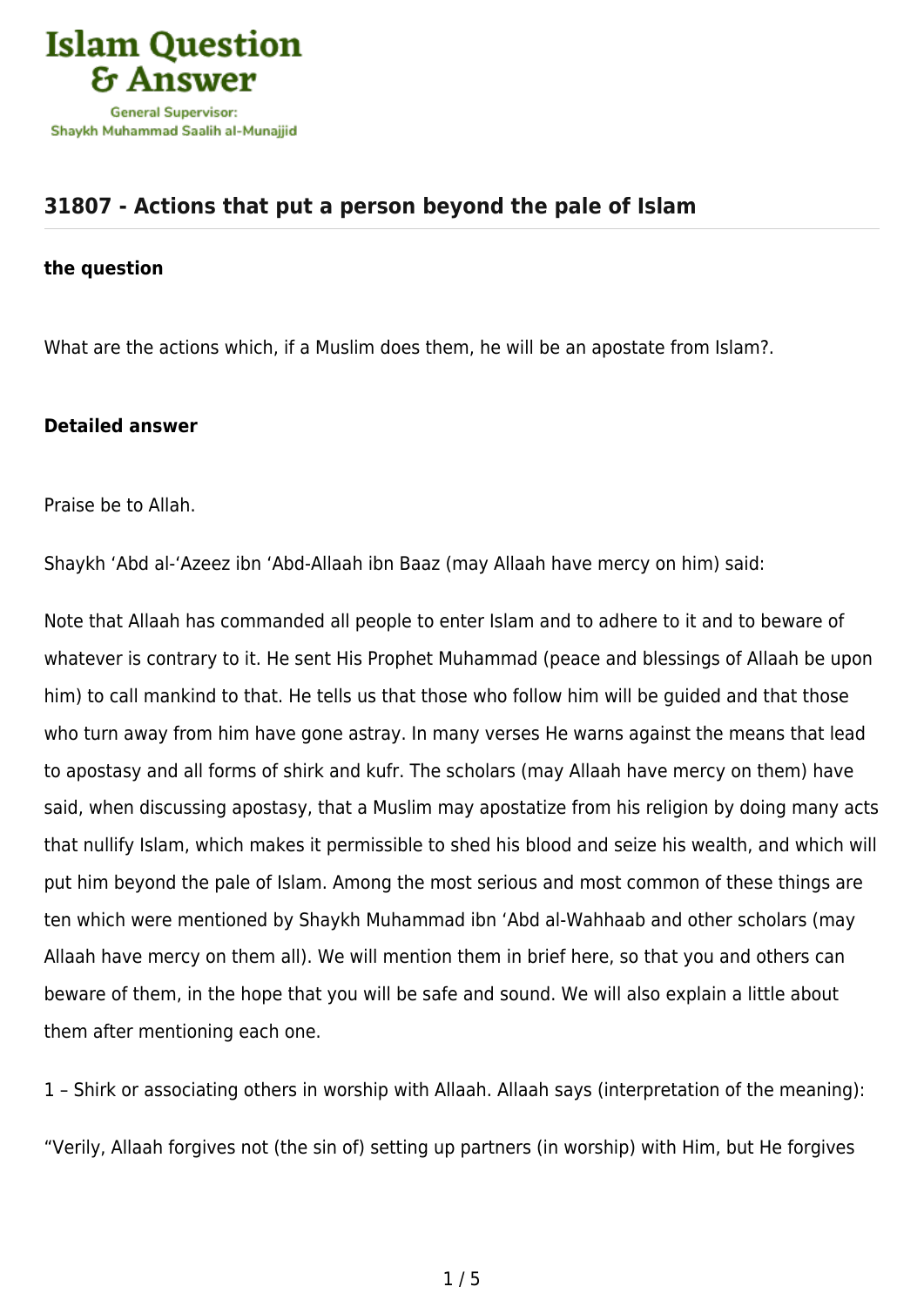

whom He wills, sins other than that, and whoever sets up partners in worship with Allaah, has indeed strayed far away"

[al-Nisa' 4:116]

"Verily, whosoever sets up partners (in worship) with Allaah, then Allaah has forbidden Paradise to him, and the Fire will be his abode"

[al-Maa'idah 5:72]

That includes praying to the dead, seeking their help, making vows and offering sacrifices to them or to the jinn or to the grave.

2 – Whoever sets up intermediaries between himself and Allaah and calls upon them, asks them to intercede, and puts his trust in them, is a kaafir according to scholarly consensus.

3 – Whoever does not regard the mushrikeen as kaafirs, or doubts that they are kaafirs, or regards their way as correct, is a kaafir.

4 – Whoever believes that anything other than the teaching of the Prophet (peace and blessings of Allaah be upon him) is more complete than his teachings, or that the rulings of anyone else are better than his rulings – such as those who prefer the rule of false laws to his rulings – is a kaafir.

5 – Whoever hates any part of that which the Prophet (peace and blessings of Allaah be upon him) brought, even if he acts in accordance with it, is a kaafir, because Allaah says (interpretation of the meaning):

"That is because they hate that which Allaah has sent down (this Qur'aan and Islamic laws); so He has made their deeds fruitless"

[Muhammad 47:9]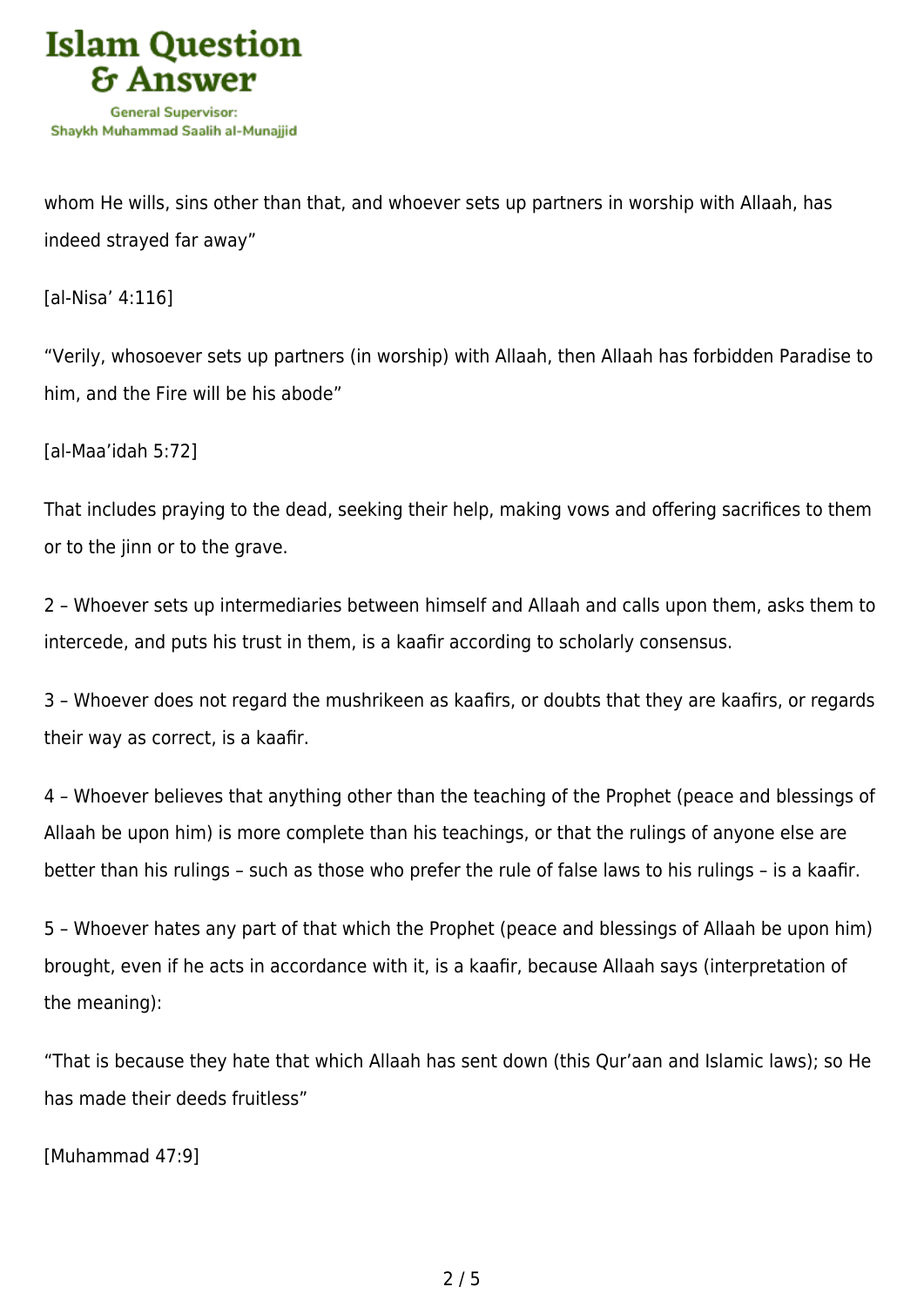

6 – Whoever makes fun of anything in the religion of the Prophet (peace and blessings of Allaah be upon him), or makes fun of any texts that refer to rewards or punishments, is a kaafir. The evidence for that is the verse (interpretation of the meaning):

"Say: Was it at Allaah, and His Ayaat (proofs, evidences, verses, lessons, signs, revelations, etc.) and His Messenger that you were mocking?

Make no excuse; you disbelieved after you had believed"

[al-Tawbah 9:65-66]

7 – Sihr (witchcraft) – including spells to turn one person against another or to make someone love another. Whoever does this or approves of it is a kaafir. The evidence for that is the verse (interpretation of the meaning):

"but neither of these two (angels) taught anyone (such things) till they had said, 'We are for trial, so disbelieve not (by learning this magic from us)'"

## [al-Baqarah 2:102]

8 – Supporting the mushrikeen and helping them against the Muslims. The evidence for that is the verse in which Allaah says (interpretation of the meaning):

"O you who believe! Take not the Jews and the Christians as Awliyaa' (friends, protectors, helpers), they are but Awliyaa' of each other. And if any amongst you takes them (as Awliyaa'), then surely, he is one of them. Verily, Allaah guides not those people who are the Zaalimoon (polytheists and wrongdoers and unjust)"

[al-Maa'idah 5:51]

9 – Whoever believes that some people are allowed to operate outside the law of Muhammad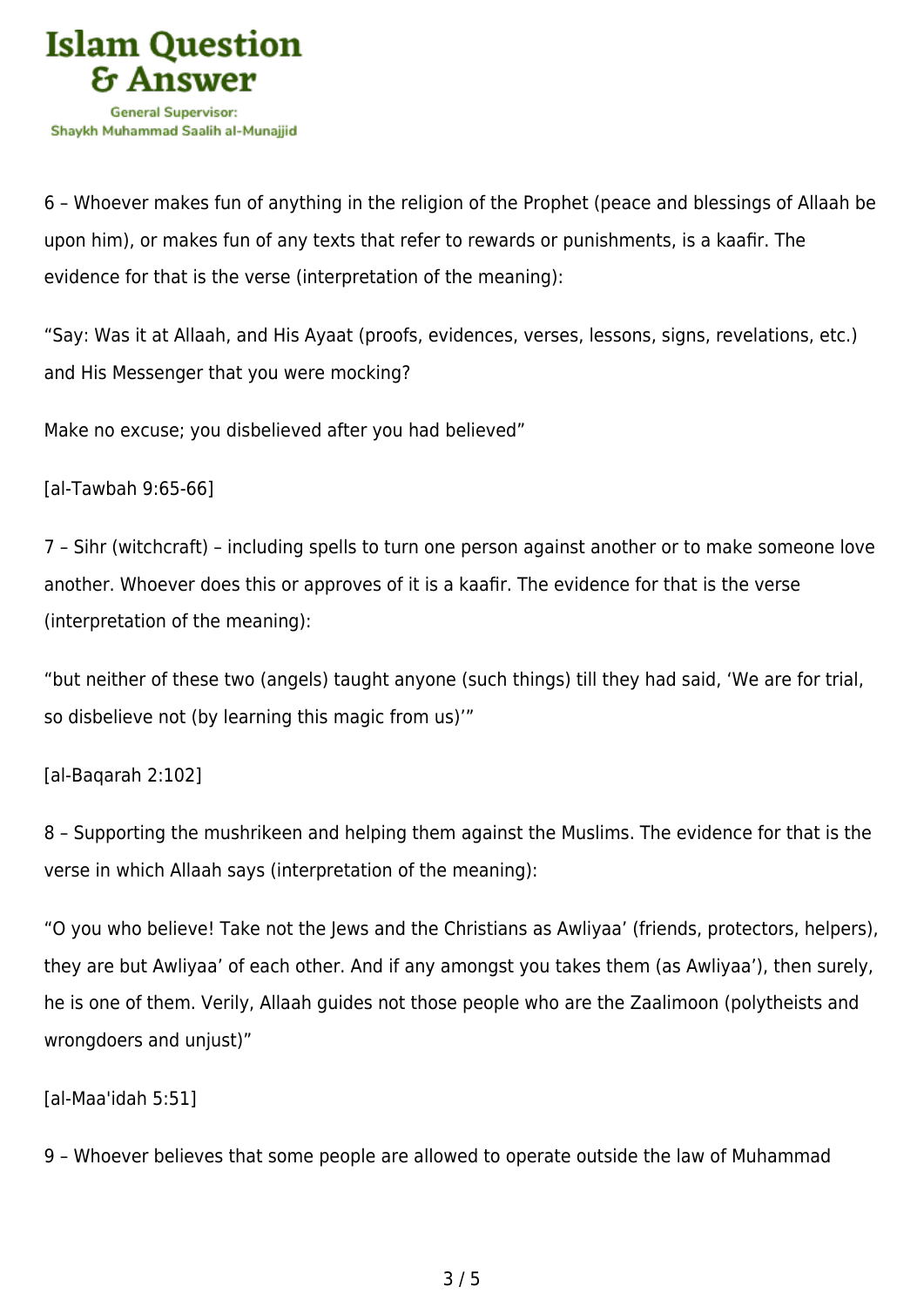

(peace and blessings of Allaah be upon him) just as al-Khidr operated outside the law of Moosa (peace be upon him) is a kaafir, because Allaah says (interpretation of the meaning):

"And whoever seeks a religion other than Islam, it will never be accepted of him, and in the Hereafter he will be one of the losers"

[Aal 'Imraan 3:85]

10 – Turning away from the religion of Allaah, not learning it and not acting in accordance with it. The evidence for that is the verse (interpretation of the meaning):

"And who does more wrong than he who is reminded of the Ayaat (proofs, evidences, verses, lessons, signs, revelations, etc.) of his Lord, then turns aside therefrom? Verily, We shall exact retribution from the Mujrimoon (criminals, disbelievers, polytheists, sinners)"

[al-Sajdah 32:22]

With regard to all of these acts that nullify Islam, it makes no difference whether a person is joking, serious or afraid, unless he is forced to do it. All of them are very serious, and they all happen a great deal. The Muslim should beware of them and fear falling into them. We seek refuge with Allaah from the things that may incur His wrath and painful punishment. May Allaah send blessings and peace upon the best of His creation, Muhammad, and upon his family and companions.

The fourth category includes those who believe that the systems and laws devised by men are better than the sharee'ah of Islam, or equal to it; or that it is permissible to refer to them for judgements and rulings, even if he believes that referring to sharee'ah is better; or that the Islamic system is not fit to be applied in the twentieth century; or that it was the cause of the Muslims' backwardness; or that it should be limited to a person's relationship with his Lord and not have anything to do with the other affairs of life